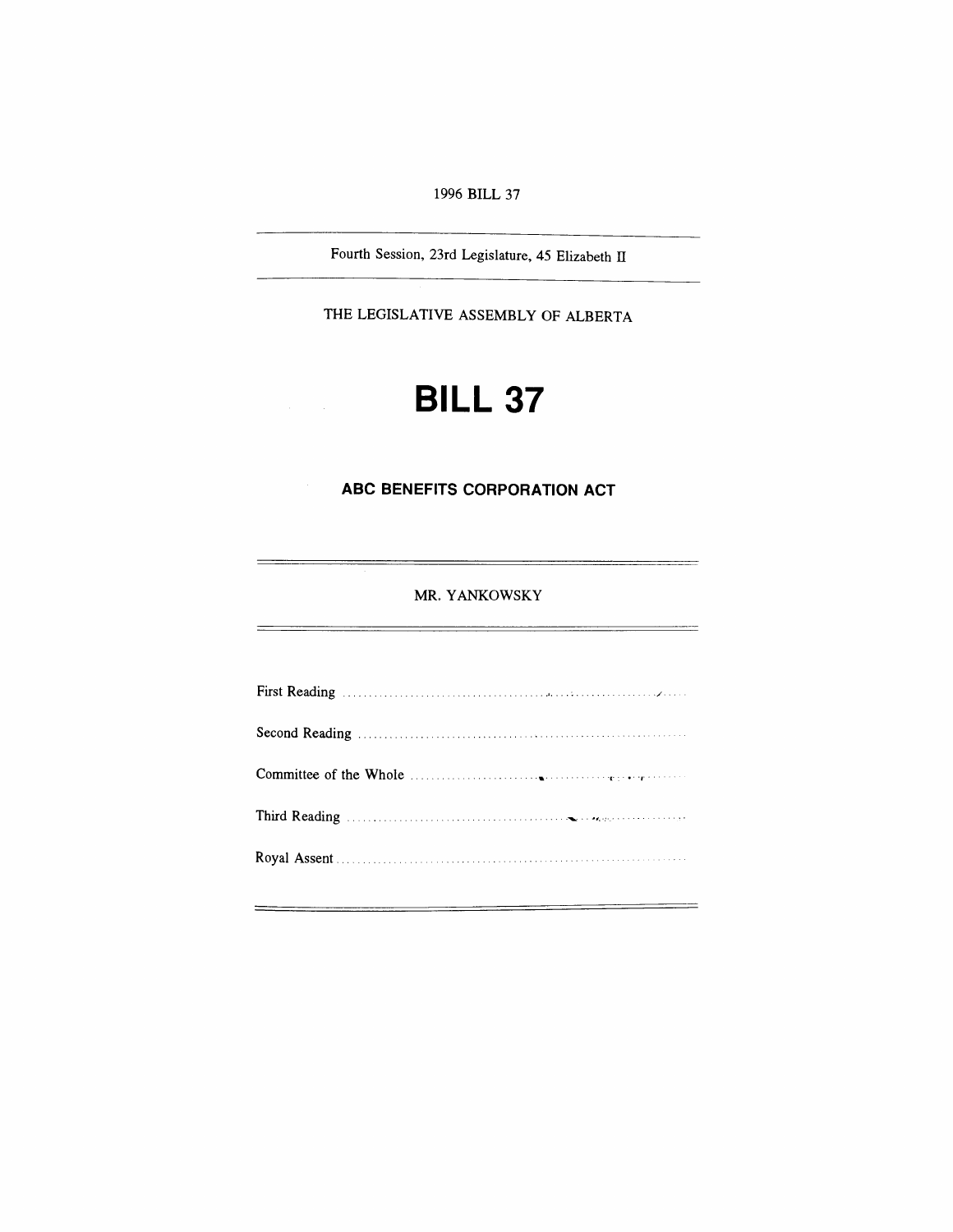*Bill 37 Mr. Yankowsky*

## *BILL 37*

#### *1996*

## *ABC BENEFITS CORPORATION ACT*

*(Assented to , 1996)*

#### *Table ofContents*

| Definitions                       |    |
|-----------------------------------|----|
| ABC Benefits Corporation          |    |
| Purposes of Corporation           |    |
| Board of directors                | 4  |
| No distribution of assets         |    |
| Disposition of operations, assets | 6  |
| By-laws                           |    |
| Head office                       | 8  |
| Auditor                           | 9  |
| Annual report                     | 10 |
| Information to Minister           | 11 |
| Insurance Act does not apply      | 12 |
| Regulations                       | 13 |
| Transitional                      | 14 |
| Consequential amendments          | 15 |
| Coming into force                 | 16 |

*HER MAJESTY, by andwith the advice and consent of the Legislative Assembly of Alberta, enacts as follows:*

*Definitions <sup>1</sup> In this Act,*

- *(a) "board" means the board of directors of the Corporation;*
- *(b) "Corporation" means the ABC Benefits Corporation continued under section 2;*
- *(c) "Minister" means the Minister determined under section 16 of the Government Organization Act as the Minister responsible for this Act.*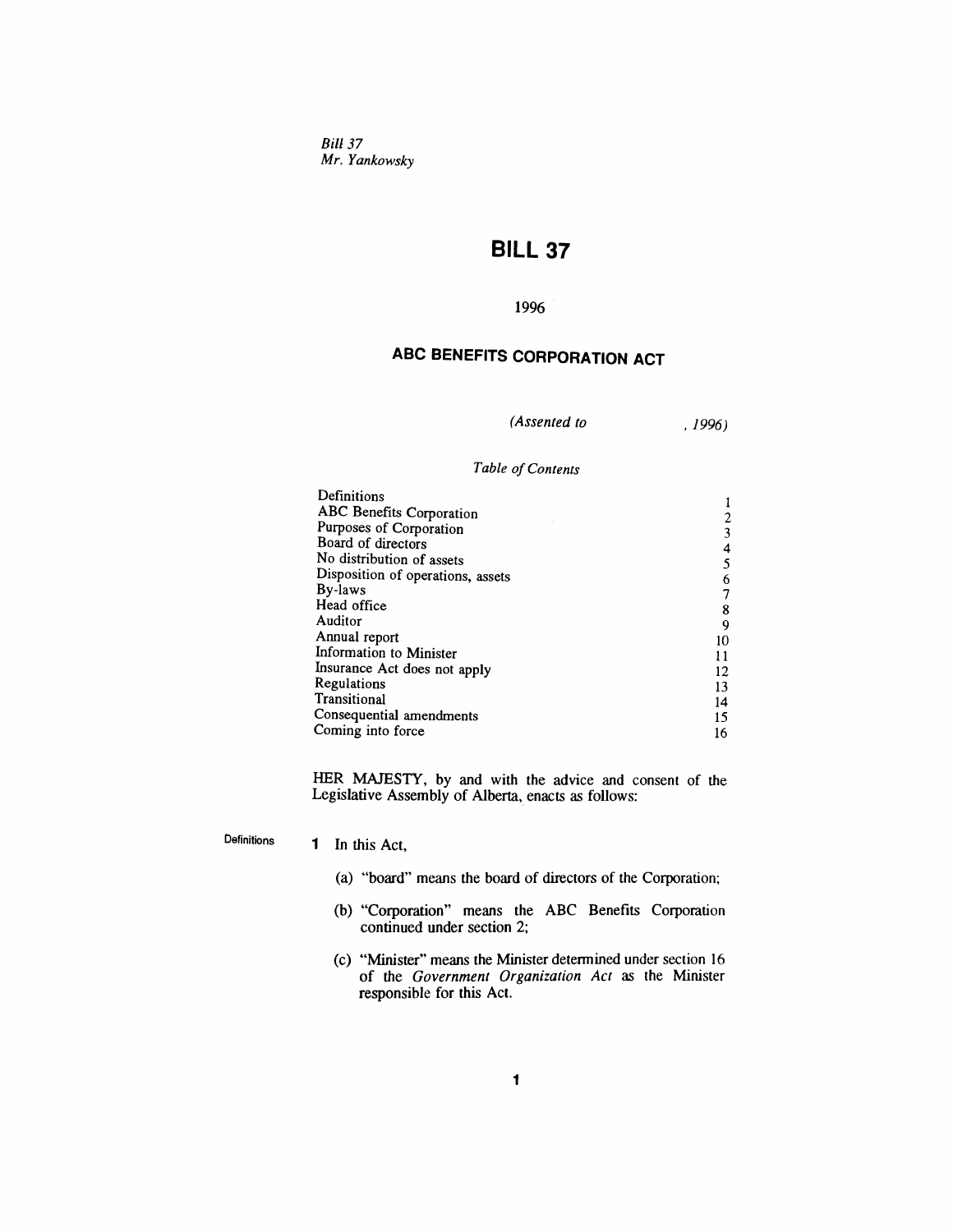*ABC Benefits Corporation*

*2(1) The Board of Trustees of the Alberta Blue Cross Plan is continued as a not-for-profit corporation with the name "ABC Benefits Corporation".*

*(2) To carry out its purposes the Corporation has the capacity and, subject to this Act and the regulations, the rights, powers and privileges of a natural person.*

*Purposes of Corporation*

- *3 The purposes of the Corporation are*
	- *(a) to initiate, own, participate in or operate projects, plans or programs, and to provide related services, that are intended or designed to improve the health and well-being of the residents of Alberta and other customers of the Corporation;*
	- *(b) to provide or arrange for the provision of supplementary health benefit programs and related or associated benefit programs and services;*
	- *(c) subject to this Act, to continue the operation of the Alberta Blue Cross Plan.*

*4(1) The Corporation shall be governed by a board of directors.*

*(2) The board shall consist of the number of members determined under the regulations and the members shall be appointed in the manner provided for in the regulations.*

*No distribution of assets 5 The Corporation shall not distribute surplus assets or earnings to the members of the board or to any of the officers or employees of the Corporation.*

*Disposition of operations, assets*

*Board of directors*

- *6(1) The Corporation shall not dispose of any part of its operations as a going concern except*
	- *(a) with the prior consent of the Lieutenant Governor in Council,*
	- *(b) pursuant to an order of the Lieutenant Governor in Council under subsection (2), or*

*(c) as part of the winding-up of the Corporation.*

*(2) The Lieutenant Governor in Council may by order direct the Corporation to dispose of*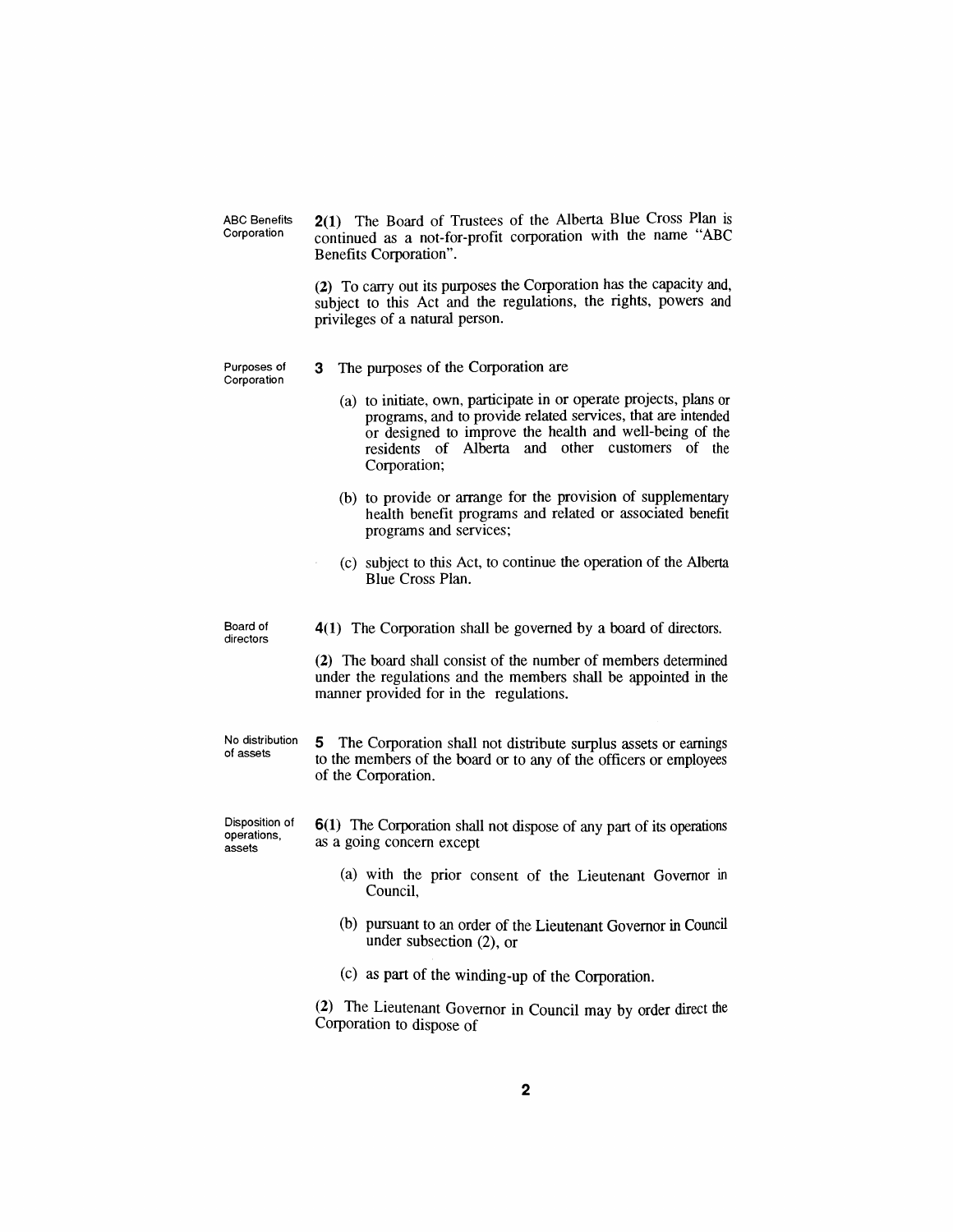|    |  |  |  | (a) all or part of its property, assets, liabilities or obligations, |
|----|--|--|--|----------------------------------------------------------------------|
| Оľ |  |  |  |                                                                      |

*(b) all or part of its operations as a going concern.*

*(3) An order under subsection (1)(a) or (2) may be made subject to any terms and conditions, and may contain any terms and conditions, respecting the disposition that the Lieutenant Governor in Council considers appropriate.*

*By-laws 7(1) The board may make by-laws respecting the conduct of the business and affairs of the Corporation.*

> *(2) By-laws made under subsection (1) must not be inconsistent with this Act or the regulations.*

> *(3) The Regulations Act does not apply to by-laws made under this section.*

- *Head office 8 The Corporation shall maintain its head office in Alberta.*
- *Auditor 9 The Corporation shall appoint a qualified person as auditor of the Corporation.*
- *Annual report 10 The Corporation shall, not later than 120 days after the end of each fiscal year, prepare and submit to the Minister in a form that is acceptable to the Minister an annual report for the fiscal year that includes the Corporation's audited financial statements and any other information required by the Minister.*
- *Information to Minister 11 The Corporation shall on the written request of the Minister provide to the Minister within the time specified in the request any reports, returns or other information relative to the operations of the Corporation that is specified in the request.*
- *Insurance Act does not apply 12 The Insurance Act does not apply in respect of the Corporation's operation of the Alberta Blue Cross Plan.*
- *Regulations 13 The Lieutenant Governor in Council may make regulations*
	- *(a) governing, prohibiting and restricting the Corporation's exercise of its powers, the carrying out of its purposes and the performance of its duties under this Act;*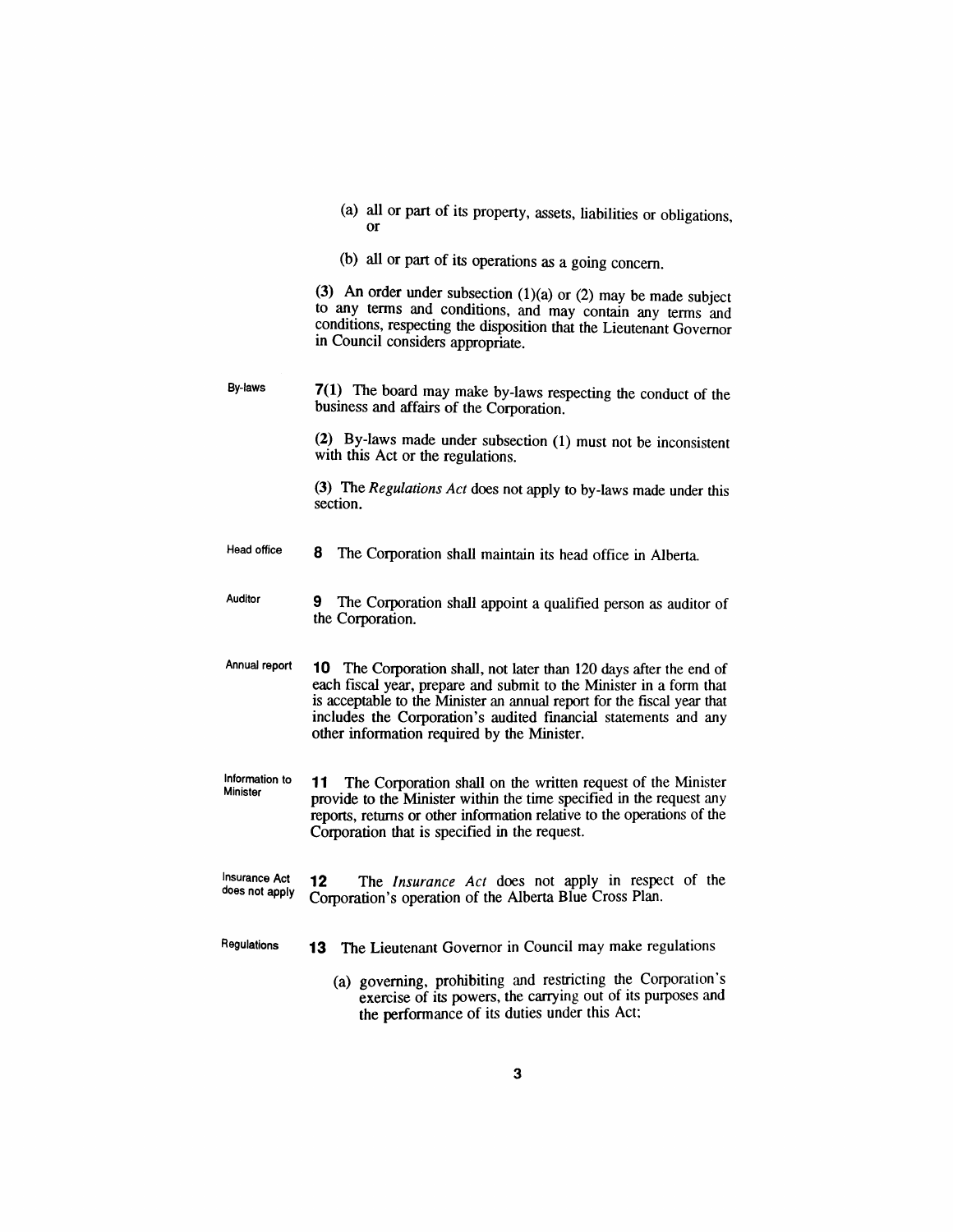- *(b) respecting the number of members on the board and providing for all things related to the nomination and appointment of members of the board;*
- *(c) respecting the payment of remuneration and expenses to members of the board;*
- *(d) governing the winding-up of the Corporation.*
- *Transitional 14(1) The persons who are members of the Board of Trustees of the Alberta Blue Cross Plan immediately before the coming into force of this section continue as the members of the board of directors ofthe Corporation until their appointments expire or they are reappointed under this Act.*

*(2) On the coming into force of this section all of the rights, powers, property, assets, obligations and liabilities of the Provincial Health Authorities ofAlberta in respect ofthe operation of the Alberta Blue Cross Plan are vested in and become the rights, powers, property, assets, obligations and liabilities of the Corporation.*

*(3) If a question arises as to the application ofsubsection (2) with respect to a particular right, power, property, asset, obligation or liability, the matter shall be referred to the Minister, whose decision isfinal.*

*Consequential amendments*

*15(1) The Alberta Health Care Insurance Act is amended*

- *(a) in section <sup>1</sup>*
	- *(i) by renumbering clause (a) as clause (a.1) and by adding the following before clause (a.1):*
		- *(a) "ABC Benefits Corporation" means the ABC Benefits Corporation continued under the ABC Benefits Corporation Act;*
	- *(ii) in clause (c) by striking out "Provincial Health Authorities of Alberta" and substituting "ABC Benefits Corporation";*
- *(b) in section 37(1) by striking out "Provincial Health Authorities of Alberta" wherever it occurs and substituting "ABC Benefits Corporation".*

*(2) The Health Insurance Premiums Act is amended in section 1(c) by striking out "Provincial Health Authorities of Alberta" and*